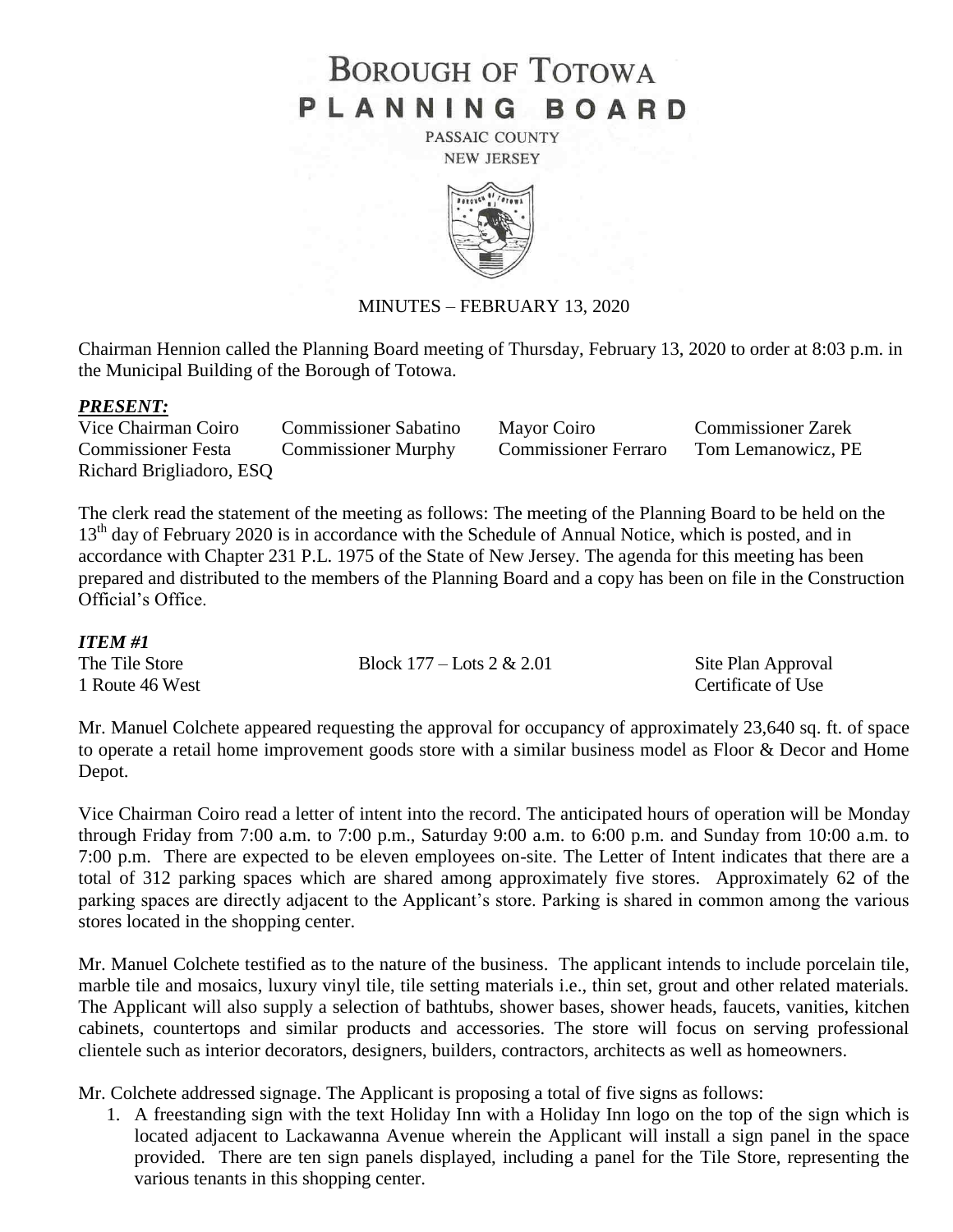### PLANNING BOARD MEETING FEBRUARY 13, 2020 MINUTES CONTINUED PAGE 2

- 2. A freestanding sign with the text Holiday Inn with a directional arrow on top of the sign which is located adjacent to Route 46 wherein the Applicant will install a sign panel in the space provided. There are nine sign panels displayed, including a panel for The Tile Store, representing the various tenants in this shopping center.
- 3. A freestanding sign adjacent to the freestanding sign with the text Holiday Inn and a directional arrow on top of the sign and identified in Item #2 herein. This freestanding sign has space for three sign panels which are represented by Petco, The Tile Store and Lens Crafters;
- 4. A rooftop sign for the Tile Store facing Route 46 which sign is 19.5 feet in length and 8.4 feet in height or approximately 164 square feet of signage;
- 5. A building façade sign over the front entrance to The Tile Store. The proposed sign is 9 ½ feet in length by 4 feet in height or approximately 38 square feet of signage.

Planning Board members discussed/questioned the number of signs and size of the signs proposed verses the approved signage for the site. Further information is needed before approval can be granted.

A motion was offered by Commissioner Festa and seconded by Commissioner Zarek to carry the sign portion of this application to the next regular Planning Board meeting of February 27, 2020 at or about 8:00pm. Seven agreed to a roll call vote… 7-0

Regarding Occupancy, a motion was offered by Commissioner Festa and seconded by Commissioner Zarek to approve the minor site plan for occupancy only. This approval is subject to and contingent upon the following conditions and will be memorialized in a Resolution at a future date:

- 1. The construction of internal partitions, exits, entrances and fire safety devices are subject to and require the approval of the fire sub-code official, the fire inspector and the building inspector.
- 2. The applicant will supply the Chief of Police with an emergency contact list and will also obtain the approval of the Police Chief in regards to all alarms and security devices.
- 3. There will be no outside storage of equipment or materials.
- 4. The applicant will return to address proposed signage in connection with this application.
- 5. All terms and conditions of the Board's prior resolutions remain in full force and effect except as satisfied or amended and not in conflict with this approval.

Seven agreed to a roll call vote… 7-0

| <b>ITEM #2</b>                  |                                  |                                          |
|---------------------------------|----------------------------------|------------------------------------------|
| Totowa Nails<br>1 Route 46 West | Block $139-8$<br>change of owner | Site Plan Approval<br>Certificate of Use |
|                                 |                                  |                                          |

Applicant did not appear.

A motion was offered by Commissioner Festa and seconded by Commissioner Zarek to carry this matter to the next regular Planning Board meeting of February 27, 2020 at or about 8:00pm.

Seven agreed to a roll call vote… 7-0

## **RESOLUTIONS:**

A motion was offered by Commissioner Murphy and seconded by Commissioner Zarek to approve the resolution for Dr. Atzmon – Blk. 39 – Lot 1 as presented.

Five agreed on a roll call vote……….5-0